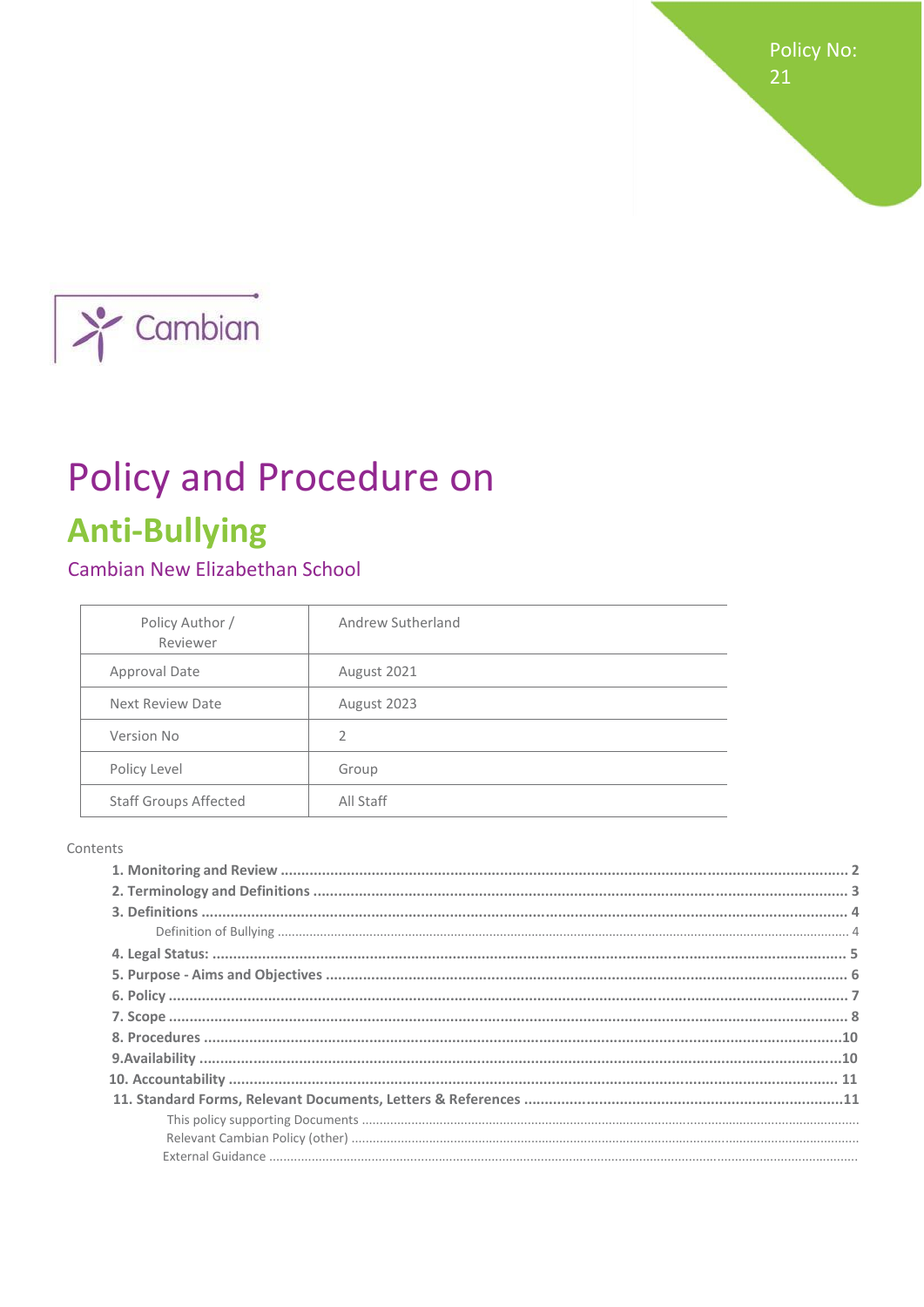



21

#### **1. Monitoring and Review**

1.1. The Proprietor will undertake a formal review of this policy for the purpose of monitoring and of the efficiency with which the related duties have been discharged, by no later than one year from the date of approval shown above, or

earlier if significant changes to the systems and arrangements take place, or if legislation, regulatory requirements or best practice guidelines so require.

1.1. This policy will be subject to continuous monitoring, refinement and audit by the Head of Service. – move to

Signed:

Du flott of

Andrew Sutherland Sara Ferguson **Representative, Proprietor- Cambian Group** 

September 2021 September 2021

**Headteacher** 

#### **2. Terminology and Definitions**

**2.1.** Our aim is to use consistent terminology throughout this policy and all supporting documentation as follows:

| 'Establishment' or 'Location | this is a generic term which means the Children's<br>Home/school/college. New Elizabethan school is a school.                                                                                 |
|------------------------------|-----------------------------------------------------------------------------------------------------------------------------------------------------------------------------------------------|
|                              | means any child or young person under the age of 18 or young<br>adult between the ages of 18 and 25. At New Elizabethan school<br>we have children and young people attending and/or residing |
| <b>Individual</b>            | between the ages of 7-19.                                                                                                                                                                     |
| <b>Service Head</b>          | This is the senior person with overall responsibility for the school.<br>At New Elizabethan School this is the Headteacher who is Sara<br>Ferguson.                                           |
| <b>Key Worker</b>            | Members of staff that have special responsibility for Individuals<br>residing at or attending the Establishment.                                                                              |
| Parent, Carer, Guardian      | means parent or person with Parental Responsibility                                                                                                                                           |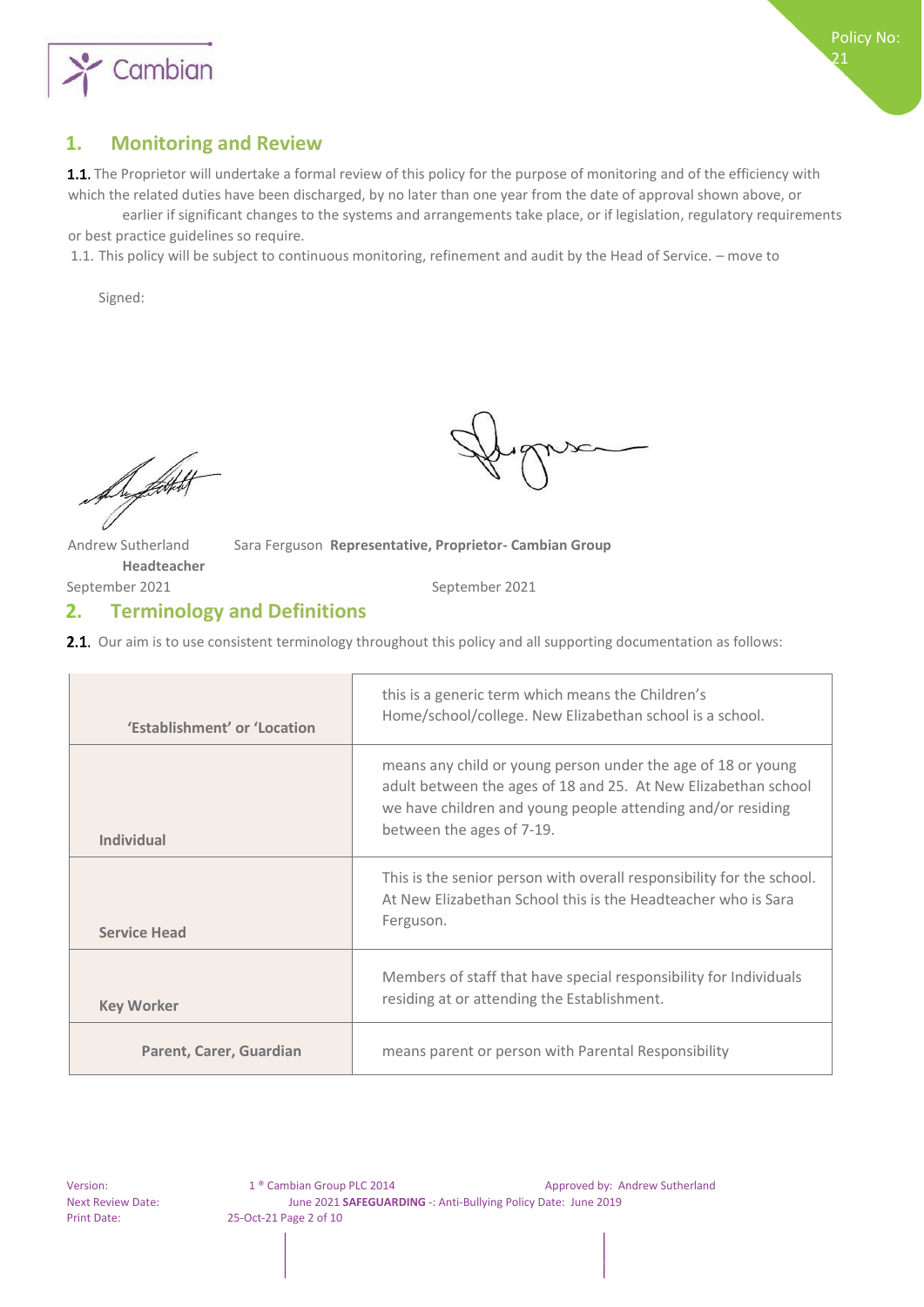

| <b>Regulatory Authority</b> | Regulatory Authority is the generic term used in this policy to<br>describe the independent regulatory body responsible for<br>inspecting and regulating services. At New Elizabethan School this<br>is Ofsted. |
|-----------------------------|-----------------------------------------------------------------------------------------------------------------------------------------------------------------------------------------------------------------|
| <b>Social Worker</b>        | This means the worker allocated to the child/family. If there is no<br>allocated worker, the Duty Social Worker or Team Manager is<br>responsible.                                                              |
| <b>Placing Authority</b>    | Placing Authority means the local authority/agency responsible for<br>placing the child or commissioning the service                                                                                            |
| <b>Staff</b>                | Means full or part-time employees of Cambian, agency workers,<br>bank workers, contract workers and volunteers.                                                                                                 |

# **3. Definitions**

#### **Definition of Bullying**

- **3.1.** Bullying is an interaction between an individual or group of people with a more powerful individual or group which is perceived or intended to cause hurt, pain, suffering, humiliation or degradation.
- **3.2.** Bullying can be defined as a deliberate, unprovoked and a repeated (over time) action to intentionally humiliate, threaten, frighten or hurt an individual or group physically or emotionally. It is often motivated by prejudice against particular groups, for example, on grounds of race, religion and belief, culture, sex, gender, homophobia, special educational needs and disability (as defined in the Equality Act 2010), or because a child is adopted or is a carer. It may occur directly or through cyber-technology such as social websites, mobile phones, text messages, photographs and email. Bullying can occur through several types of anti-social behaviour. A feature of bullying in schools is that its existence is not always immediately known or suspected by those in authority. The school recognises the seriousness of both physical and emotional bullying in causing psychological damage and even suicide. Although bullying in itself is not a specific criminal act in the UK, some types of harassing or threatening behaviour or communications could be a criminal offence; for example, under the Protection from Harassment Act 1997, the Malicious Communications Act 1988, the Communications Act 2003 and the Public Order Act 1986. If our staff consider that an offence may have been committed, we will seek assistance from the police. As part of our Behaviour Policy Cambian New Elizabethan School believes that all children and adults have the right to live in a supportive, caring environment in which pupils feel safe and free from bullying and harassment that may include cyber-bullying and prejudice-based bullying related to special educational need, sexual orientation, sex, race, religion and belief, gender reassignment or disability (as defined in the Equality Act 2010), and the use of discriminatory language.
- **3.3.** Bullying can be direct or indirect:
	- 3.3.1. **Direct** forms include physical violence or threats; verbal assaults and taunts; the destruction of property; extortion and unwanted sexual interest or contact. Examples of indirect forms of bullying include ignoring and withdrawal of friendships; excluding and isolating young people; malicious gossip; offensive and threatening texting; spreading rumours and abusive or offensive graffiti. Bullying may also include being forced to become involved in criminal or anti-social behaviour.
	- 3.3.2. **Emotiona**l (indirect bullying) including isolation of others by a refusal to co-operate with them and exclusion being unfriendly, excluding, tormenting (e.g. hiding books, threatening gestures), deliberately excluding from social

Version: 1 ® Cambian Group PLC 2014 Approved by: Andrew Sutherland Next Review Date: June 2021 **SAFEGUARDING** -: Anti-Bullying Policy Date: June 2019 Print Date: 25-Oct-21 Page 3 of 10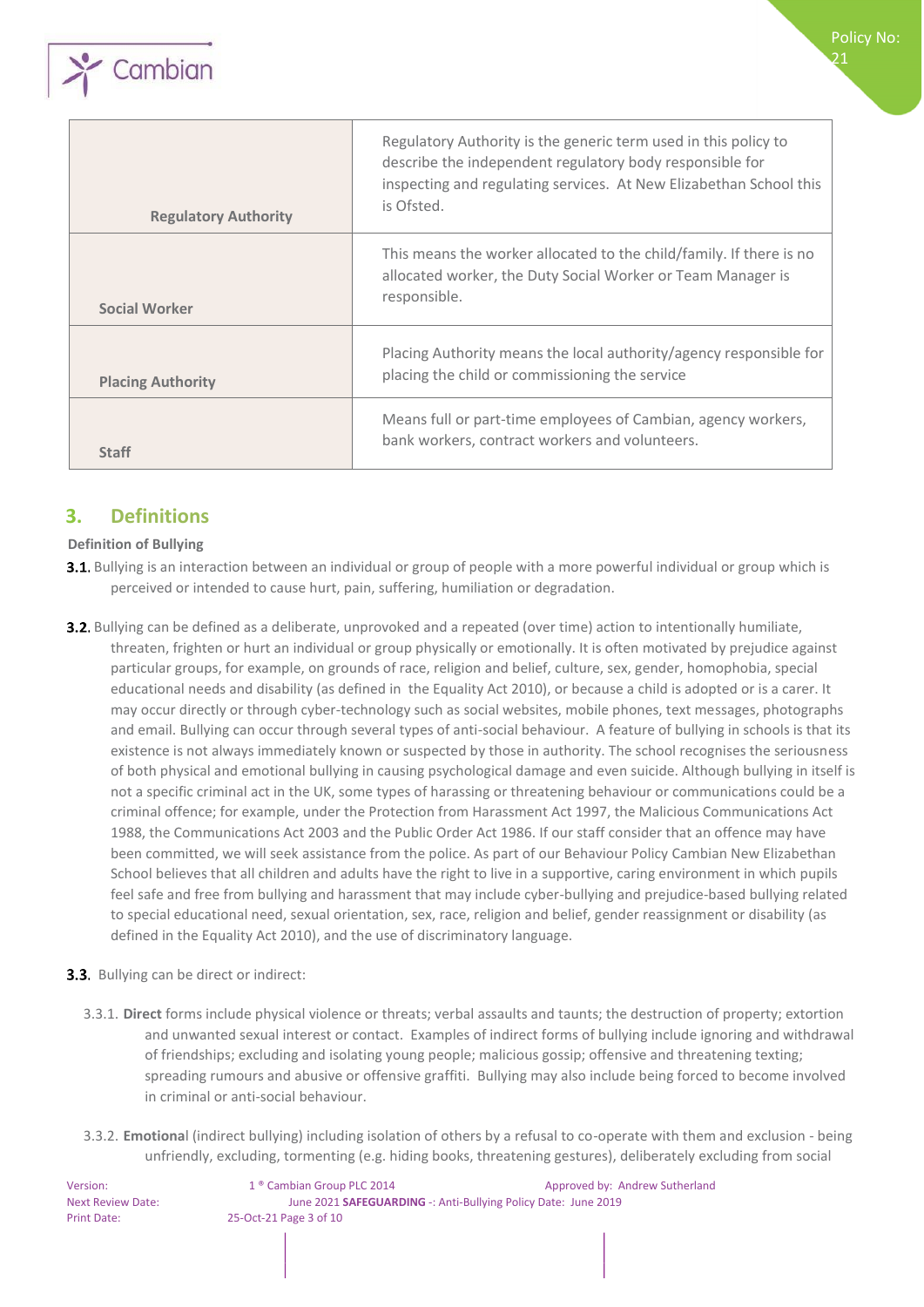

groups or an activity by refusal to sit next to/ talk to/ work/ co-operate with others and refusal to follow staff instructions to do the above, or malicious

rumours, e-mails or text messages, and also exclusion from play/discussions etc. with those whom they believe to be their friends.

- 3.3.3. **Physical** harm or its threat including the abuse of personal property jostling, serious fighting, pushing, kicking, hitting, taking or hiding belongings, punching or any use of violence; deliberately destroying or damaging work or possessions or removing personal property, use of weapons/threatening use of weapon (or any object which could be used as a weapon), intimidation through physical gestures and actions.
- 3.3.4. **Cyber** not occurring face to face but rather through electronic means including, but not limited to, social networking sites, internet and intranet sites, email, instant messaging, by mobile phone including through text messages and phone calls, photographs both real and manipulated and so on.
	- Increasingly, bullying is happening through new technology. This can involve sending inappropriate or hurtful text messages, emails or instant messages, posting malicious material online (e.g. on social networking websites) or sending or posting offensive or degrading images and videos. 'Cyberbullying' as it is often called, night take the form of 'real world' bullying being played out online. Situations may be deliberately engineered

in order to photograph someone in a humiliating way and circulate this online. It can be particularly insidious because of the potential to follow children wherever they are, including in the home.

• "Cyber-bullying is an aggressive, intentional act carried out by a group or individual, using electronic forms of contact, repeatedly over time against a victim who cannot easily defend him or herself." We recognise that the advent of cyber-bullying adds a new and worrying dimension to the problem of bullying as there no safe haven for the person being bullied. Unlike other forms of bullying, cyber-bullying can follow children and young people into their

private spaces and outside school hours. Cyber-bullies can communicate their messages to a wide audience with remarkable speed, and can often remain unidentifiable and unseen. ICT may be used to send threatening pictures or messages to others.

- Seven categories of cyber-bullying have been identified:
- o **Text message** bullying involves sending unwelcome texts that are threatening or cause discomfort;
- o **Picture/video-clip** bullying via mobile phone cameras is used to make the person being bullied feel threatened or embarrassed, with images usually sent to other people. 'Happy slapping' involves filming and sharing physical attacks;

o **Phone call** bullying via mobile phone uses silent calls or abusive messages. Sometimes the bullied person's phone is stolen and used to harass others, who then think the phone owner is responsible. As with all mobile phone bullying, the perpetrators often disguise their numbers, sometimes using someone else's phone to avoid being identified;

- o **Email bullying** uses email to send bullying or threatening messages, often using a pseudonym for anonymity or using someone else's name to pin the blame on them.
- o **Online grooming**, Chat room and Social Networking Site abuse involves sending menacing or upsetting responses to children or young people.
- o Bullying through **instant messaging** (IM) is an Internet-based form of bullying where children and young people are sent unpleasant messages as they conduct real-time conversations online;
- Bullying via websites includes the use of defamatory blogs (web logs), personal websites and online personal polling sites. There has also been a significant increase in social networking sites for young people, which can provide new opportunities for cyber-bullying.
- Because of the anonymity that new communications technologies offer, anyone with a mobile phone or Internet connection can be a target for cyber-bullying. Furthermore, bullies can reach much larger numbers within a peer group than they can with conventional bullying. Vindictive comments posted on a website, for instance, can be seen by a large audience, as can video clips sent by mobile phone. Most cyber-bullying is done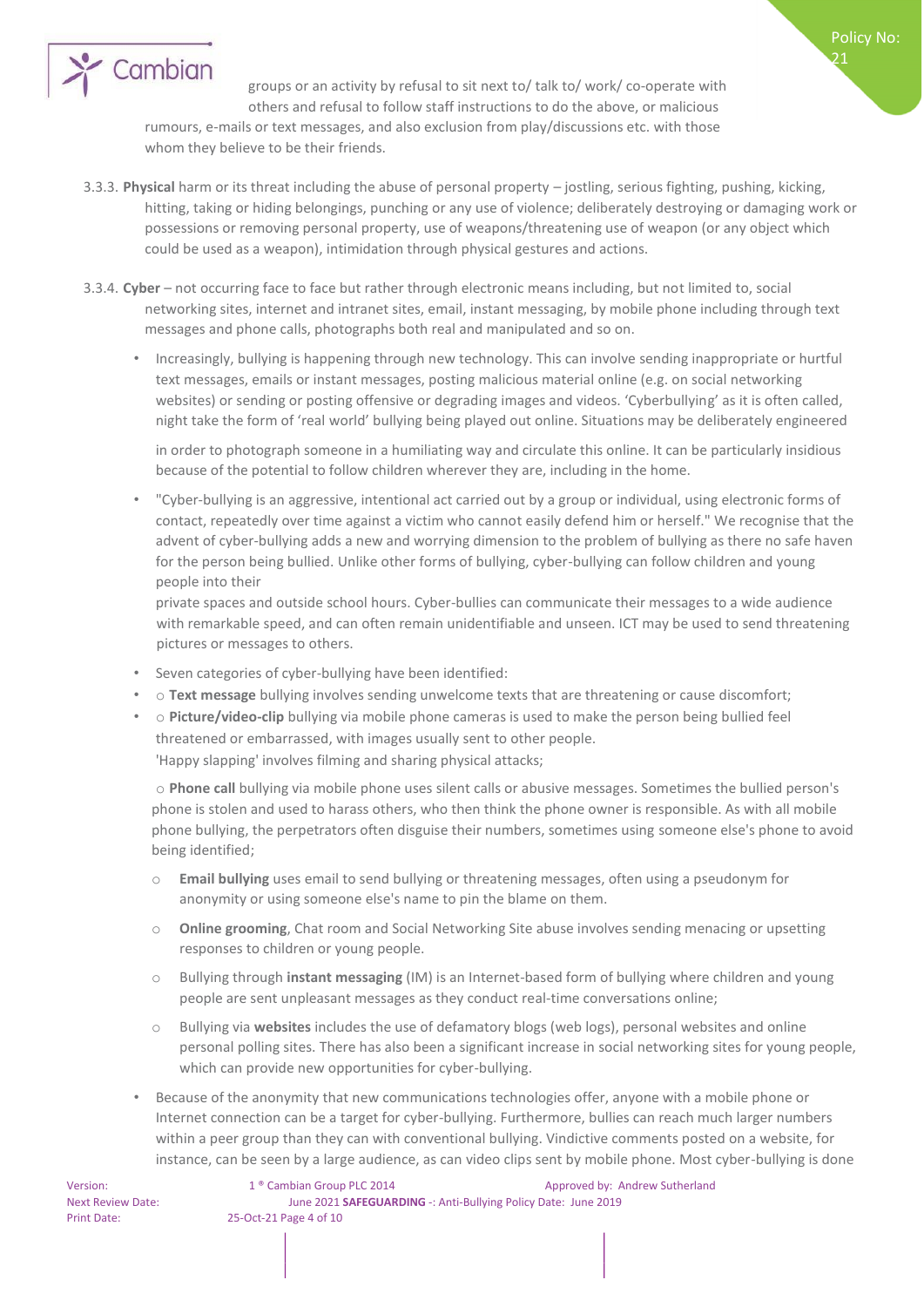

by children of the same age. Although it leaves no visible scars, cyber-bullying of all types can be extremely destructive. Research has found that:

Policy No: 21

o Between a fifth and a quarter of children have been cyber-bullied at least once over the previous few months;

o Phone calls, text messages and email are the most common forms of cyber-bullying; o There is more cyberbullying outside school than in;

o Girls are more likely than boys to be involved in cyber-bullying in school, usually by phone;

o For boys, text messaging is the most usual form of cyber-bullying, followed by picture/video clip or website bullying;

- o Picture/video clip and phone call bullying are perceived as the most harmful forms of cyber-bullying;
- $\circ$  Website and text bullying are equated in impact to other forms of bullying;  $\circ$  Around a third of those being cyber-bullied tell no one about the bullying.
- 3.4. Cambian Children's Services takes all form of bullying seriously and is particularly concerned to take action in relation to incidents which include racist, sexist, disability or homophobic elements. In these cases such issues will be specifically addressed with the bully (and his / her parent / carer / staff as appropriate) in the course of incident management.
	- **Racist**  Bullying directed at individuals of a certain race, culture, ethnicity, language, faith, community, national origin or national status. The distinctive feature of racist bullying is that the victim is attacked not as an individual but as the representative of a family, community or group. This is an area where schools are required to keep statistics about incidents.
	- **Cultural** focusing on and/or playing off perceived cultural differences or similar. Sexist covers a wide range of behaviour from name calling to physical sexual assault. It is the use of sexual language or negative stereotyping on the basis of gender. Sexual - is unwanted or inappropriate physical contact or sexual innuendo.
	- **Homophobic** This is bullying which is directed towards people who are openly gay, bisexual, are perceived as gay, or show characteristics. Heterosexual young people subject to homophobic bullying are less reluctant to report it as this may enforce the stereotypical way that they are already viewed by others so sensitivity and positive support is required for victims.
	- **Religious** Attacking faith, belief, religious practice or custom. Special Educational Needs and Disability remarking upon, drawing attention to, or discriminating against persons with physical disabilities or learning difficulties or other identified special educational needs such as emotional and behavioural disabilities (EBD) and Specific Learning Difficulties (SLD) - (Dyslexia, Dyscalculia and Dyspraxia.
- **Verbal** Name-calling, sarcasm, spreading rumours, making snide comments, teasing, humiliating others, threatening others, inciting others to humiliate and threaten others.
- **3.6.** Written Spreading rumours, writing or printing unkind or malicious on paper.

### **4. Legal Status:**

- 4.1. Complies with Part 3, paragraph 10 of The Education (Independent School Standards Compliance Record) (England) (Amendment) Regulations.
- **4.2.** Cambian Group complies with legislation / regulations and requirements under the Quality Standards 2015 Social Care, England Children and Young Persons, England The Children's Homes (England) Regulations 2015. The Health and Social Care Act 2008 (Regulated Activities) Regulations 2015. Care Home (Wales) Regulation 2002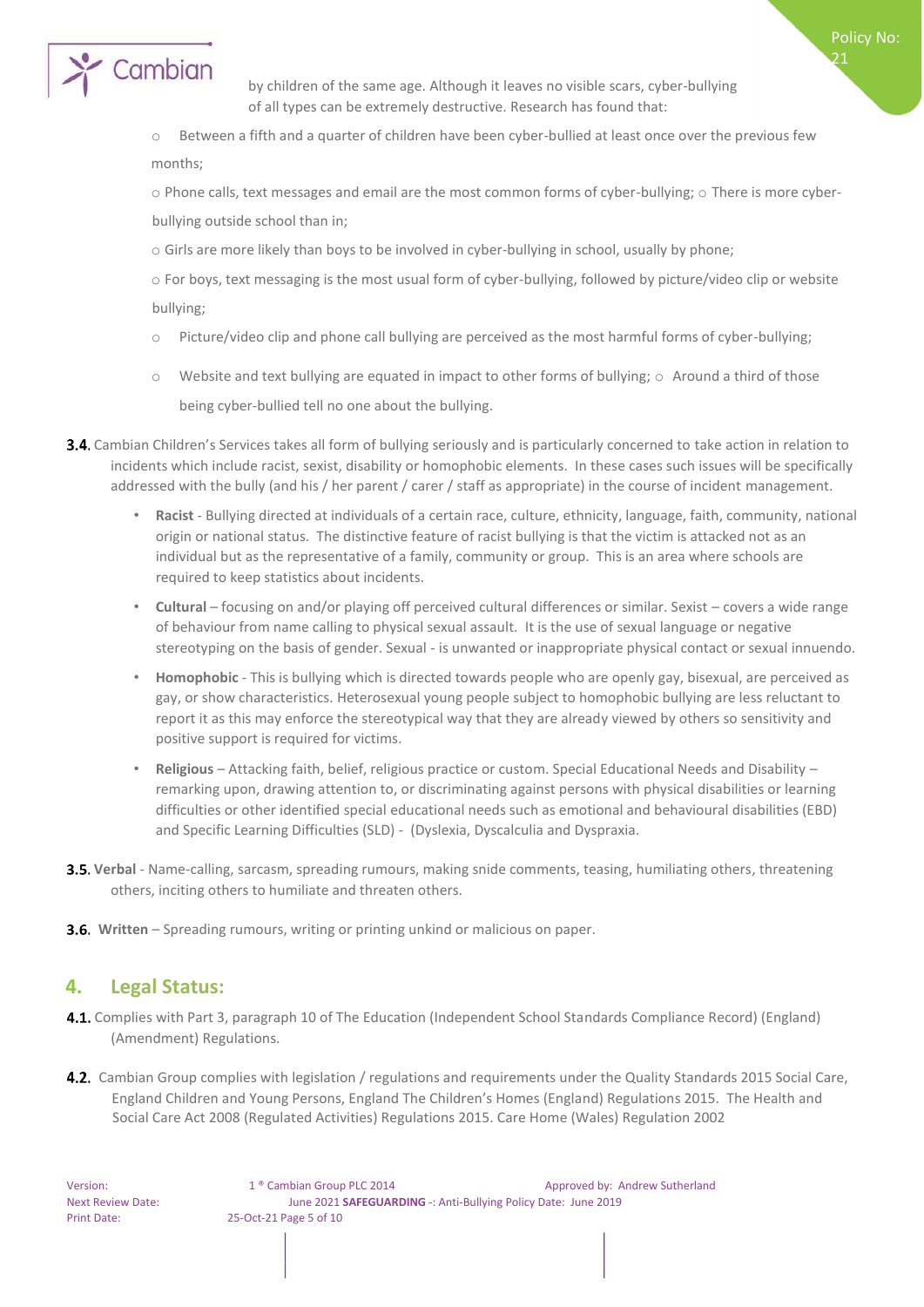

4.3. Preventing and Tackling Bullying: Advice for Headteacher, staff and governing bodies: DfE Guidance (October 2014): and the relevant aspects of

Safe to Learn, embedding anti-bullying work in schools. Supporting children and young people who are bullied: advice for schools: DfE Guidance (March 2014). Cyberbullying: advice for Headteacher and school staff: (November 2014). Advice for parents and carers on cyberbullying: (November 2014) along with having regard for the guidance set out in the DfE (Don't Suffer in Silence booklet).

4.4. Has regard to the Equality Act 2010 and the Public Sector Equality Duty.

# **5. Purpose - Aims and Objectives**

- **5.1.** To seek to create a culture in which bullying of any kind is not accepted by anyone.
- **5.2.** To enable all staff to understand what constitutes bullying.
- **5.3.** We make it clear to Individuals, staff and parents that bullying is completely unacceptable. We strongly believe, as part of our behaviour policy, that Individuals have the right to study in a safe, supportive and secure environment, free from physical threats, verbal taunts and any form of harassment. Incidents of bullying threaten this and cause enormous stress to victims. We are therefore strongly committed to the avoidance of bullying in all its forms.
- **5.4.** To provide a clear framework for dealing with incidents of bullying, ensuring that bullies are dealt with swiftly and firmly. Our straightforward procedures make it easy to report bullying, including cyber bullying and bullying outside of school. Therefore if bullying does occur, Individuals should be able to tell, and know that incidents will be dealt with promptly and effectively.
- 5.5. For all staff to be vigilant in recognising if bullying is taking place, and deal with it thoroughly and with sensitivity. Our aim is to promote positive relationships amongst all and to develop a culture in which individuals are listened to and their concerns taken seriously.
- **5.6.** We believe that the principle means of prevention is through the maintenance of conditions where bullying is less likely to flourish and is more easily detected. All Individuals are known to us personally and it is therefore easier for us to detect signs of possible distress. Moreover, we feel that it is important that they have free and informal access to the Head of Service and other staff. This can be seen in the procedures we adopt. However, a formal anti-bullying policy is of utmost importance. We aim to promote a transparency in human relationships so that children and young people, by default, are held to account for the feelings they may evoke in others.
- **5.7.** This policy applies to all activities both on and away from the location.
- **5.8.** In the event of bullying taking place among the staff, the Head of Service

 should be informed and appropriate decisions made with possible reference to the relevant Employment Policies and Procedures. Accusations of bullying of an Individual by members of staff will be investigated thoroughly.

**5.9.** Members of staff to whom disclosures are made should initiate the following procedures themselves and/or consult with the relevant staff as appropriate. All disclosures, whether from an Individual, a parent, a member of staff or a volunteer should be taken seriously and treated with sensitivity. The victim(s) should be made aware that their safety is considered to be of paramount importance.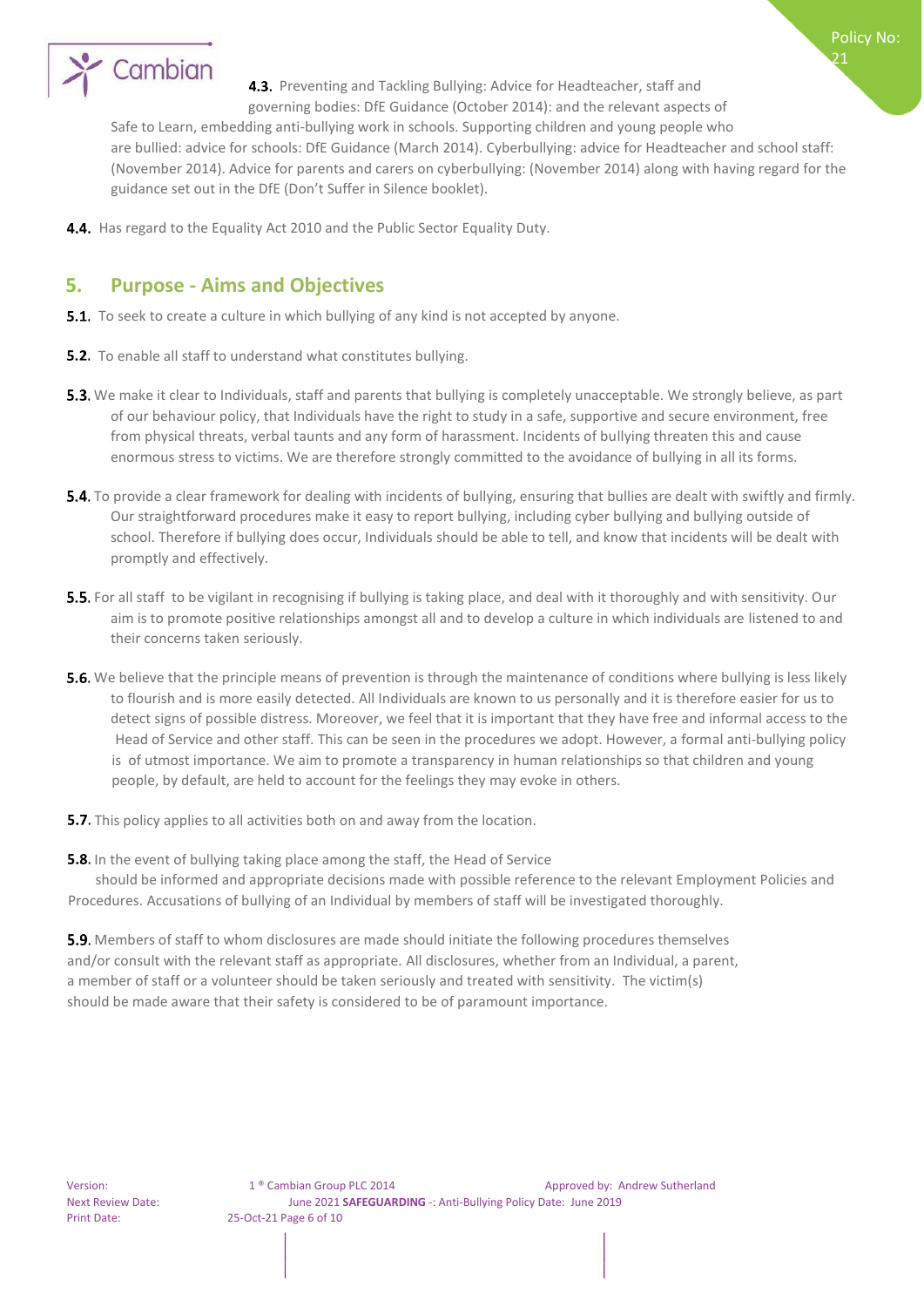

21

# **6. Policy**

- **6.1.** To proactively work to prevent and eliminate any form of bullying by:
	- 6.1.1. promoting good behaviour and positive relationships based on mutual respect. making pupils fully aware of the school's policy through, for example, a list of expectations;
	- 6.1.2. ensuring pupils understand that if they have been bullied or have witnessed bullying, they should tell a member of staff, their parents or any helpful adult or friend;
- 6.1.3. promoting anti-bullying using educational elements such as our scheme for Personal, Social, Health, Economic education (PSHE)education assemblies, circle time, projects, drama, stories, literature, with discussion of differences between people and the importance of avoiding prejudice based language;
- 6.1.4. developing Social and Emotional Aspects of Learning (SEAL) throughout Cambian New Elizabethan School and the curriculum;
	- 6.1.5. informing parents by various means of the school's anti-bullying policy whilst encouraging them to support it;
	- 6.1.6. providing counselling and help for victims of bullies and for bullies themselves ;
	- 6.1.7. imposing reasonable, proportionate and consistent sanctions as and when necessary;
	- 6.1.8. developing initiatives to raise awareness of the negative impact of bullying by any member of our community such as an anti-bullying assembly and peer mentoring;
	- 6.1.9. familiarising all staff with the anti-bullying policy through In-Service training and Professional Development to ensure it is applied consistently and fairly and by showing respect for all, that they act as good role models for Individuals.
- **6.2.** For all Cambian Children's Services staff / carers to address issues of bullying in a consistent manner
- **6.3.** To make young people, parents / carers and staff aware of what steps to take when an incident of bullying has occurred.
- 6.4. To demonstrate to bullies that their behaviour is unacceptable and to reassure victims that action will be taken to keep them safe, which includes strategies to address bullies' problematic behaviour in a fair, firm, non-oppressive manner and to provide them with support to enable them to change their behaviour.
- **6.5.** To clarify issues of responsibility for responding to incidents of bullying and to emphasise to staff, young people, parents and other interested parties the company's 'zero tolerance' attitudes towards bullying behaviour.
- **6.6.** To eliminate intimidating behaviour and promote an ethos in which each young person is safe and able to realise their full potential.
- 6.7. To reassure parents / carers and placing social workers that the company takes the issue of bullying seriously and will take the necessary action to minimise its impact on the young people who live and are educated there in.
- **6.8.** To ensure records are kept to evaluate the effectiveness of the approach or to enable patterns to be identified.
- **6.9.** To ensure that each Individual is treated fairly and with respect.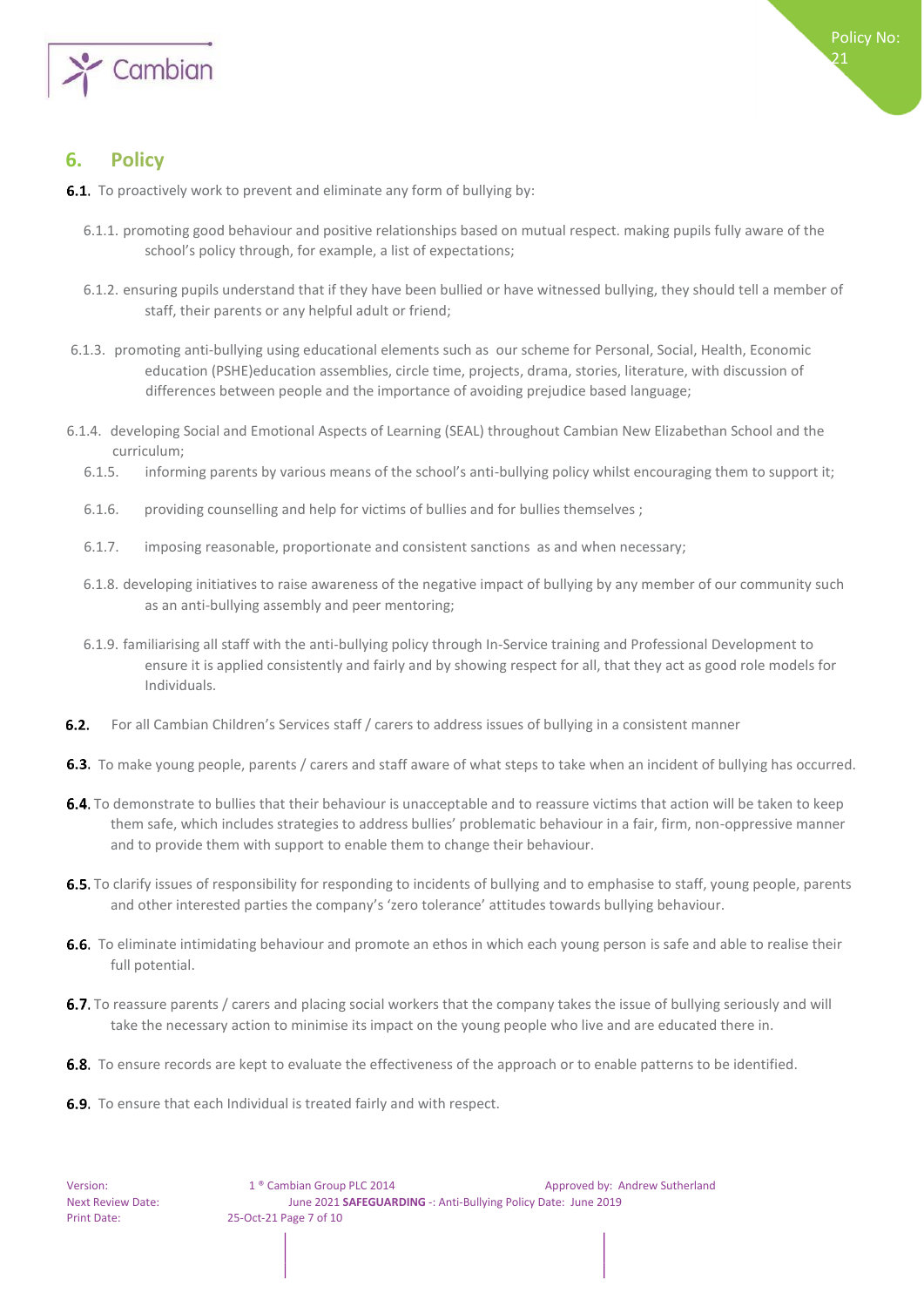

- 6.10. Bullying can take place between pupil and pupil, staff and staff and staff and pupil. We consider the pastoral care of the pupils and staff to be of prime importance. In class, this role largely rests with the class teacher. It is school policy that
- any misdemeanour will be dealt with by the member of staff present when it occurs, whether in the playground, classroom, cloakroom or any part of the school. A common code of behaviour is expected from everyone at Cambian New Elizabethan School (see Behaviour Policy). All staff and volunteers at Cambian New Elizabethan School are expected to treat each other with

a professional level of respect. The term 'bullying' is commonly associated with acts of violence but nonphysical bullying is experienced by many pupils at some period during their school career. We believe that all children and staff

should be able to work and play without any fear of being bullied by any other person. Bullying is not tolerated and all accusations are to be taken seriously and dealt with. Bullying can take place between pupil and pupil, staff and staff and staff and pupil. We consider the pastoral care of the staff and children to be of prime importance. In class this role largely rests with the class teacher. It is school policy that any misdemeanour will be dealt with by the member of staff present when it occurs, whether in the playground, classroom, cloakroom or any part of the school. A common code of behaviour is expected from everyone in the school (see Behaviour Policy). All staff and volunteers at our school are expected to treat each other with a professional level of respect.

## **7. Scope**

- **7.1.**The policy applies to all incidents of bullying between young people whether they occur within or outside the setting including cyber bullying. If there are concerns about young people being bullied by staff / carers, these will be addressed through the Whistle-blowing / Safeguarding Policies.
- **7.2.**If a young person is being bullied by another young person with whom they attend School or who lives in another establishment the same procedures apply. If a young person is bullied or bullies others while on contact visits this information will be shared with the young person's Social Worker and a strategy agreed to manage / prevent further incidents.

**7.3.** Where there are concerns around staff on staff bullying, these will be addressed through the Harassment & Bullying Policy, Whistle Blowing policy and Code of Conduct.

### **8. Procedures**

- 8.1. Heads of Service for all Cambian locations are responsible for ensuring that clear local procedure is in place to support this policy for preventing and managing bullying incidents and that the procedure is routinely reviewed to reflect current and up to date local procedures and protocols.
- 8.2. Procedures for the prevention and management of bullying incidents are underpinned by this policy and are set out in localised procedures using templates for each of our service types.

### **9. Availability:**

Version: 1 ® Cambian Group PLC 2014 Approved by: Andrew Sutherland Next Review Date: June 2021 **SAFEGUARDING** -: Anti-Bullying Policy Date: June 2019 Print Date: 25-Oct-21 Page 8 of 10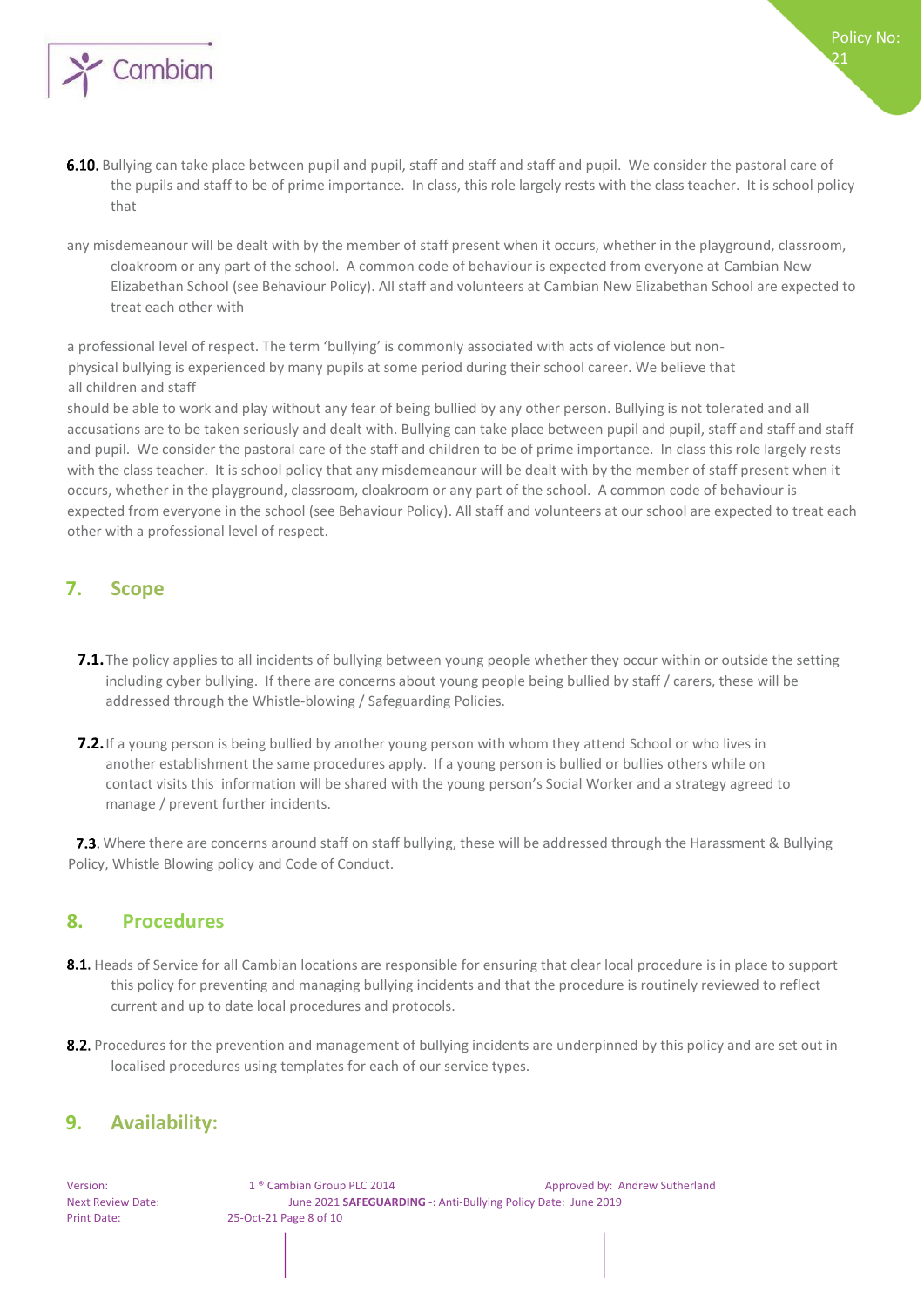

**9.1.** This policy and supporting procedure for each location is made available to parents, carers, staff and Individuals at the location office and where

Policy No: 21

appropriate on the location's website.

## **10. Accountability**

- 10.1. All Heads of Service have day-to-day operational responsibility for this policy, and ensuring that all staff who may deal with concerns or investigations under this policy receive regular and appropriate guidance on its use.
- 10.2. All colleagues are responsible for the success of this policy and should ensure that they use it to disclose any suspected danger or wrongdoing.

## **11. Standard Forms, Relevant Documents, Letters & References**

#### **This policy supporting Documents**

- 11.1. Anti-Bullying Procedures
- 11.2. Bullying Report Form
- 11.3. ICT-Based Forms of Abuse (including Cyber-Bullying) Policy
- 11.4. Anti-Bullying: Parents and Pupils Information Sheets,
- 11.5. Anti-Bullying Code
- 11.6. The School Rules, What to do if you are Worried
- **Relevant Cambian Policy (other)**
- 11.7. Equality And Diversity including Equal Opportunities and Racial Harassment
- 11.8. e-Safety Policy including ICT Acceptable Use
- 11.9. Harassment and Bullying Policy- GHR 02
- 11.10. Positive Behaviour Management Policy (including Sanctions, Rewards, and Exclusions)
- 11.11. Safeguarding Policy And Procedures including Child Protection
- 11.12. Staff Code of Conduct
- 11.13. Whistleblowing Policy
- **External Guidance**
- 11.14. Child Line Pack: Dealing with Bullying and the importance of friends
- 11.15. https://www.gov.uk/government/publications/preventing-and-tackling-bullying
- 11.16. http://webarchive.nationalarchives.gov.uk/20130401151715/http://www.education.gov.uk/publications/eOrderingD ownload/DCSF-01141-2009.pdf